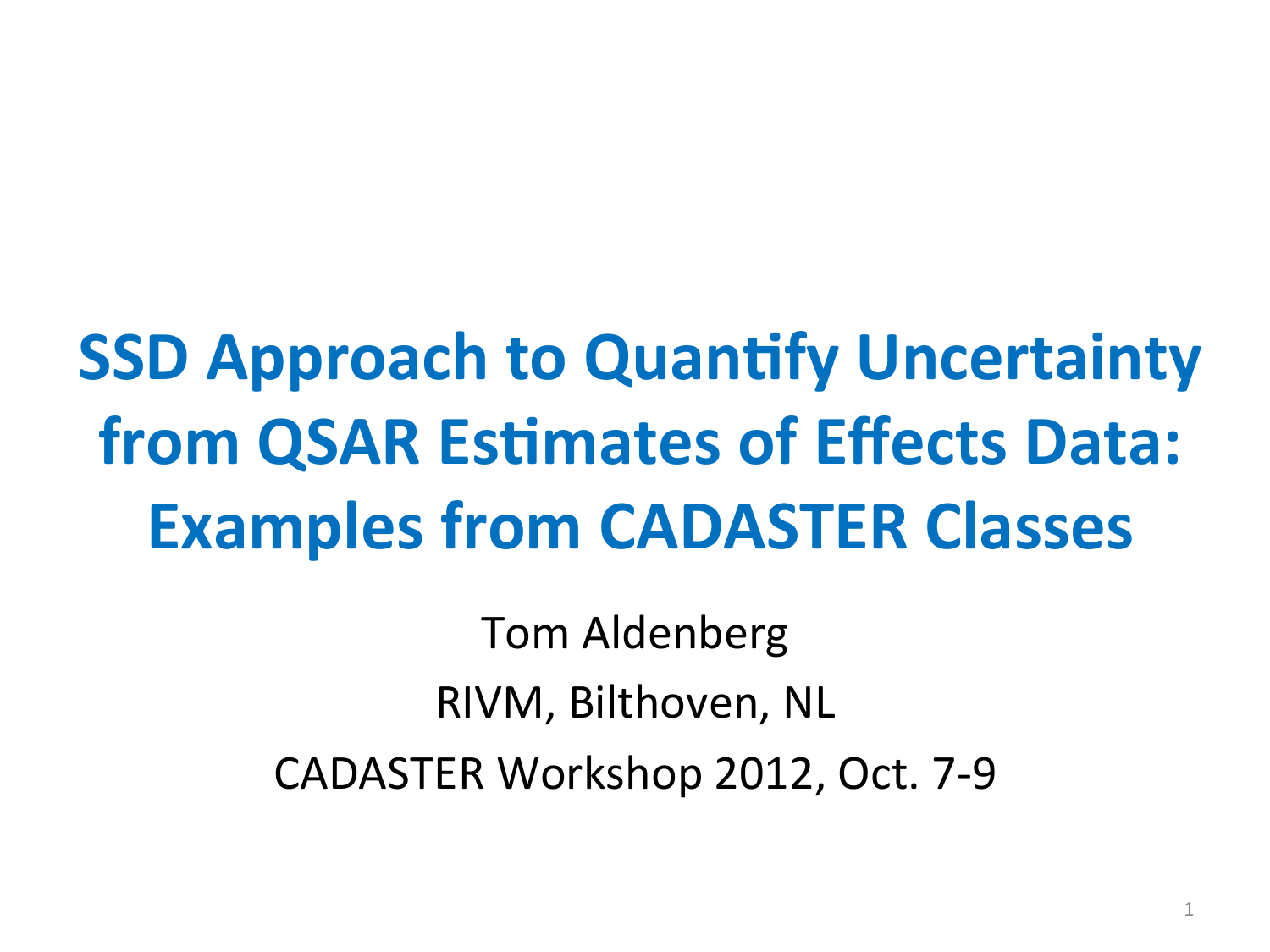## **Contents of the presentation**

- **Recapitulation of SSD handling, the Bayesian way**
- **From SSD to QSARs, the Bayesian way**
- Importing QSAR uncertainty into an SSD: options
- **Summarizing**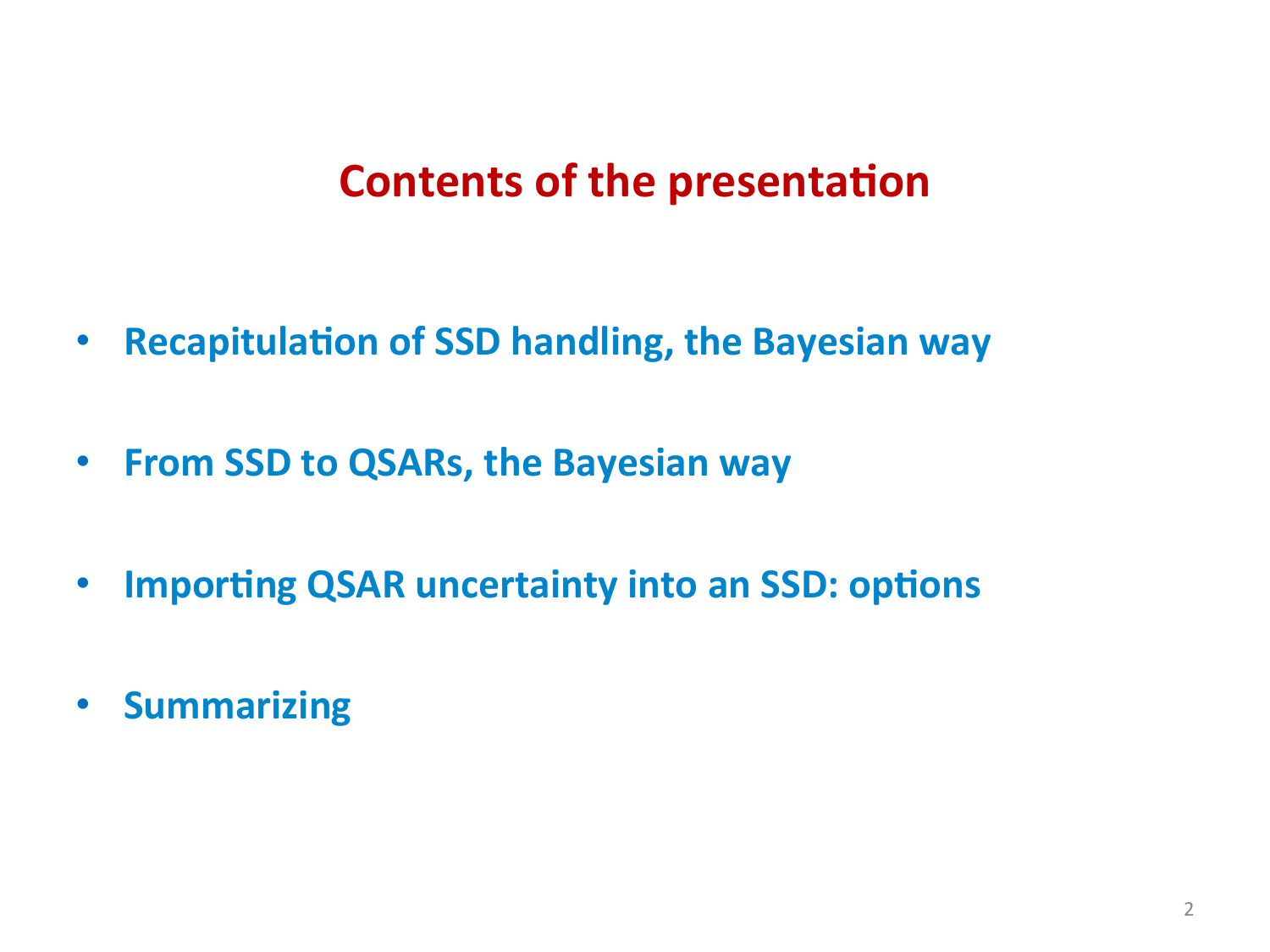## **NOEC or Acute Species Sensitivities: single Normal fit through Mean and Standard deviation of the data**

- **SSD: distribution of species toxicities (NOECs, EC<sub>50</sub>s) for a** selection of biological species
- **Small sample, REACH:** minimum 10, preferably 15, spread over 8 taxonomic **groups#**
- **Simplest model: Normal distribution, estimated from** *sample'mean***#and#***standard'* deviation
- **Shaded area: Fraction Affected (FA) for 5% of the species**
- **Hazardous concentration (log<sub>10</sub>)**  $HC_5$ ), at  $-1.645*$ standard deviation below the mean



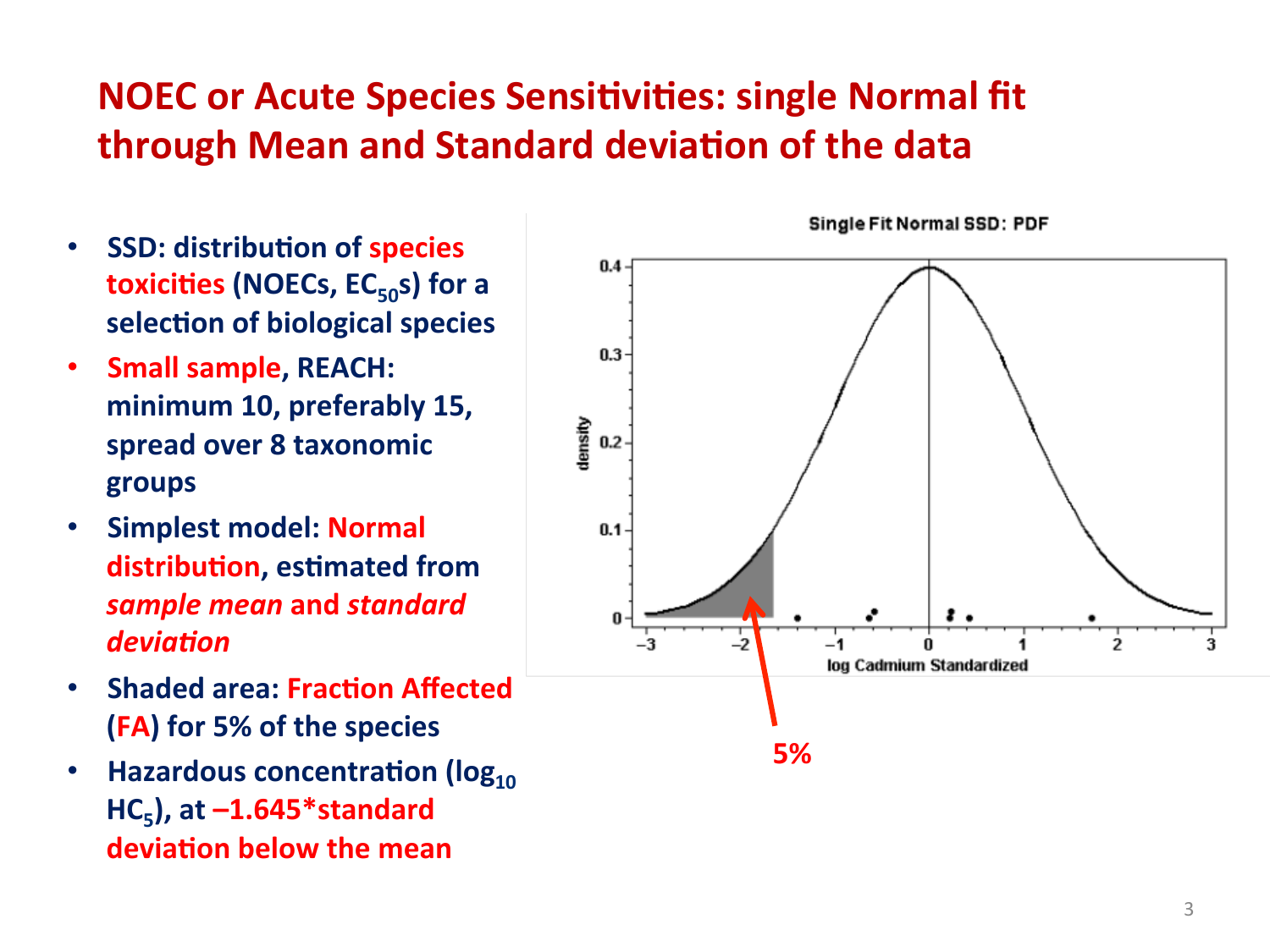### **SSD Uncertainty from Bayesian Second-Order Gaussian Fit (1): Posterior Mu and Sigma**

- **For small samples the Gaussian fit is uncertain**
- In Bayesian Statistics the **parameters of a model are** themselves distributed
- **Prior mu and log(sigma)** distributions are uniform
- **Posterior distribution of mu and sigma uncertainty is a known** *bivariate* distribution

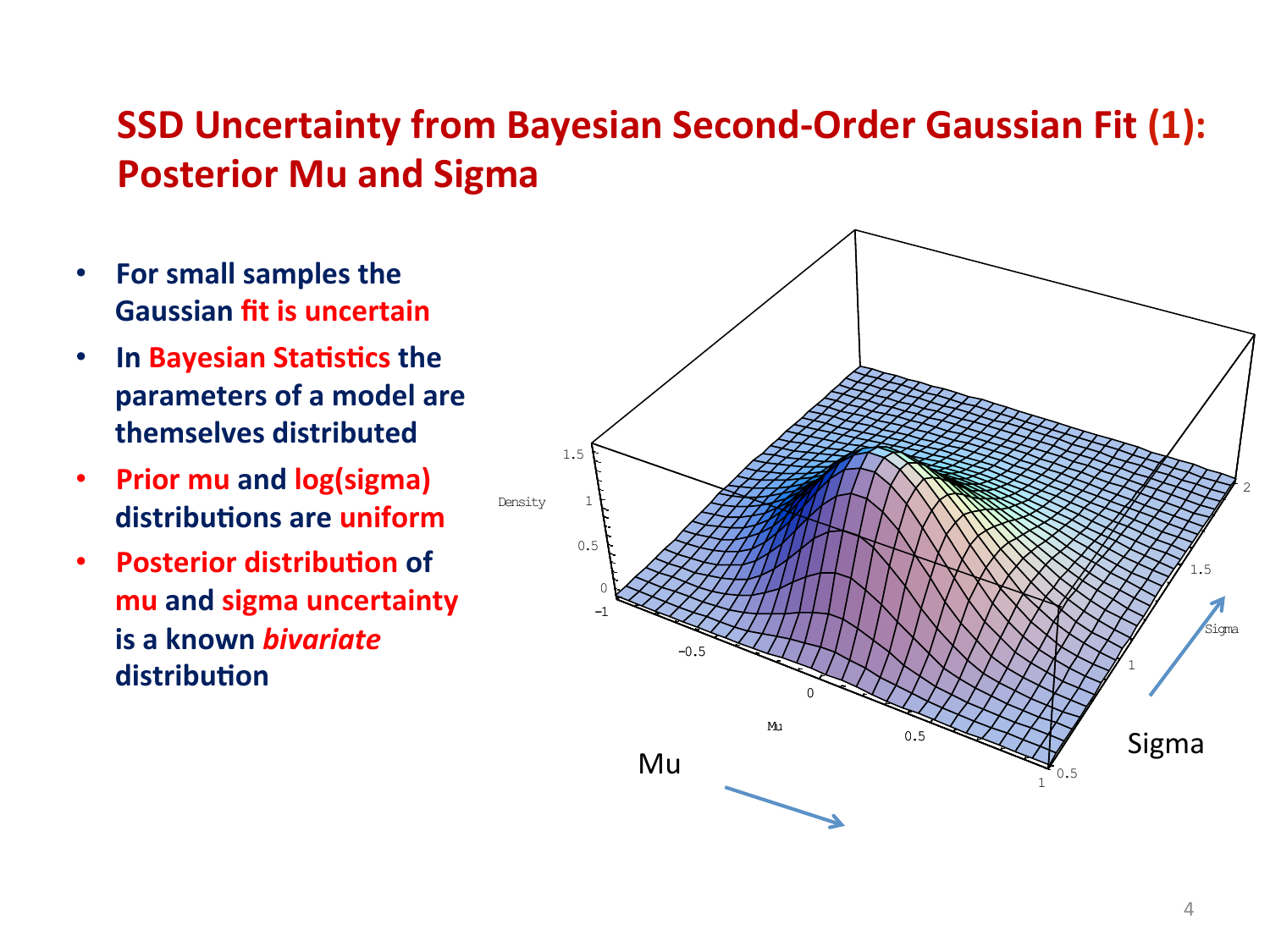## **SSD Uncertainty from Bayesian Second-Order Gaussian Fit (2): Monte Carlo sample of posterior Mu and Sigma**

- Mu-sigma sample is drawn from the posterior distribution
- **Each point is a (single** curve) Gaussian
- **Thus, we have collection of Gaussian curves**

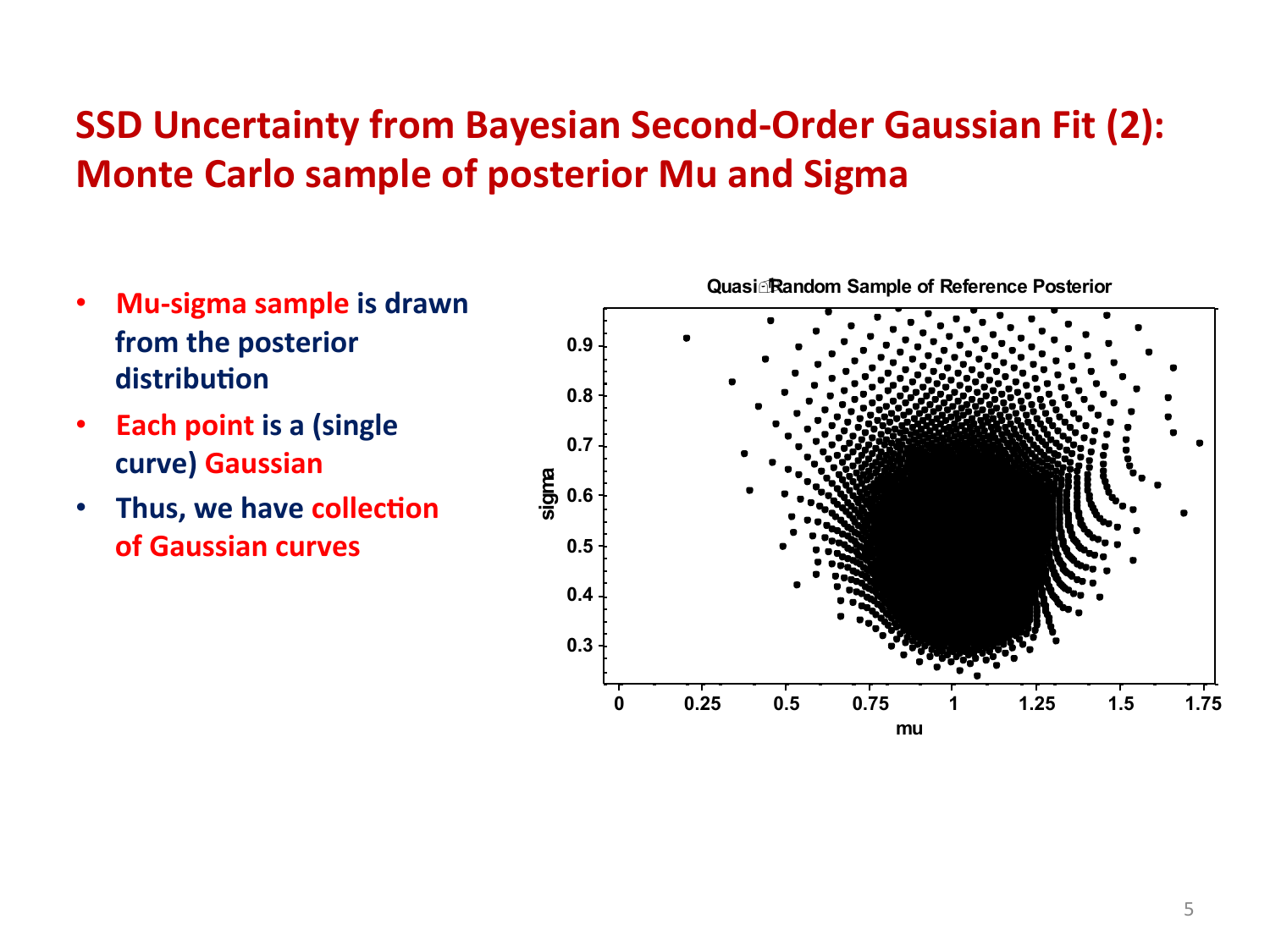## **SSD Uncertainty from Bayesian Second-Order Gaussian Fit (3):** 'Spaghetti Plot' and Predictive Distribution

- **Individual Gaussians form**  $\bullet$ a collection of Gaussian distributions
- The predictive distribution  $\bullet$ is the mean PDF, that is: average of PDF curves
- The mean PDF is known to  $\bullet$ be a Student-t, with location, scale, and degrees of freedom:

$$
\hat{\alpha} = \overline{x}
$$
  

$$
\hat{\beta} = \sqrt{1 + \frac{1}{n}} \cdot s_{n-1}
$$
  

$$
v = n - 1
$$

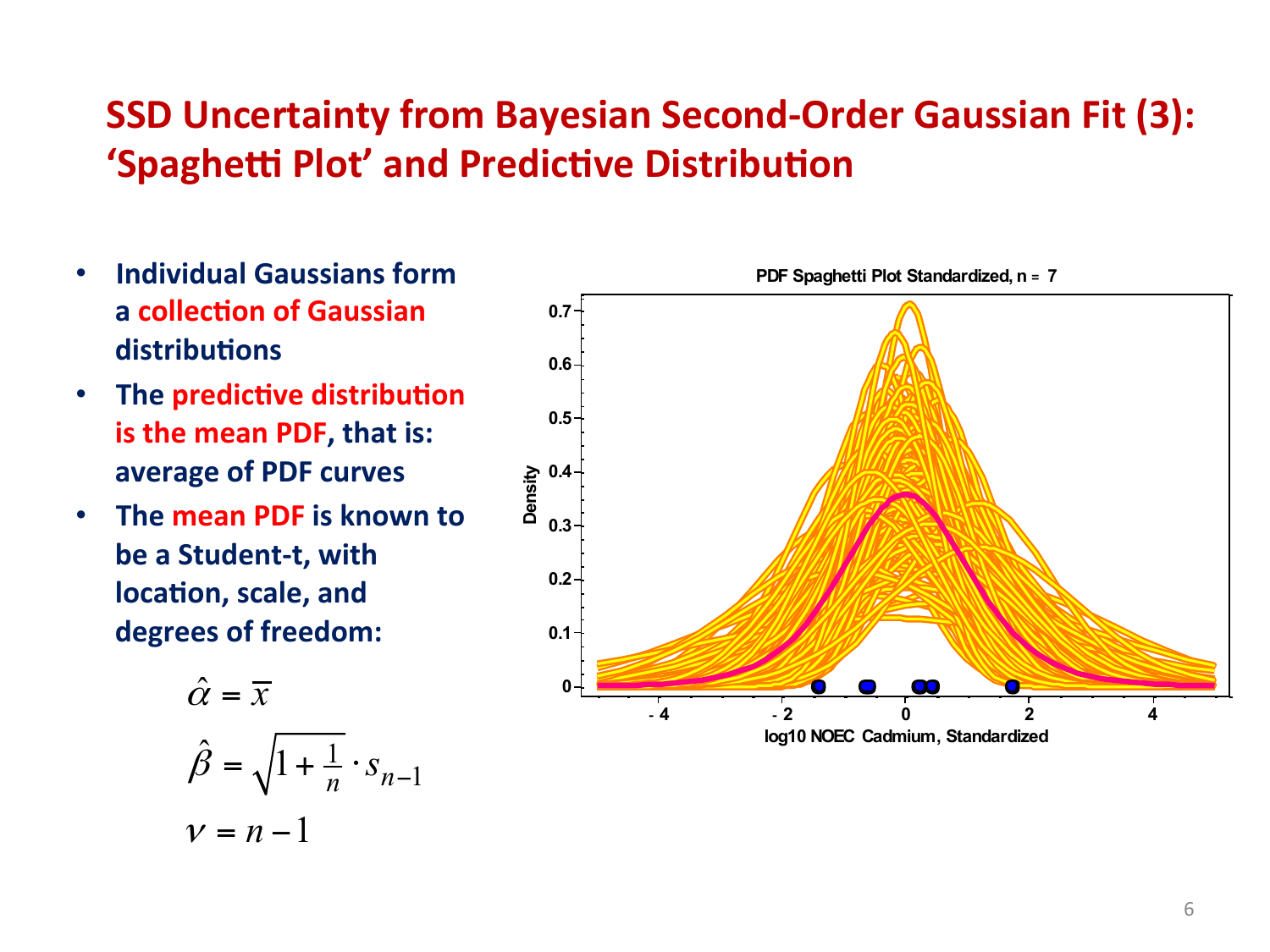### **SSD Uncertainty from Bayesian Second-Order Gaussian Fit (4): Percentile Curves and PNEC Uncertainty**

- **Percentile Curves (vertical,**  $\bullet$ point-wise percentiles)
- $log_{10}$  HC<sub>5</sub> is distributed:  $\bullet$ uncertainty for the small sample size
- Percentiles of the  $log_{10}$  HC<sub>5</sub>  $\bullet$ distribution are estimated from mean and std of the data:

$$
\log_{10} HC_5 = \overline{x} - k_n \cdot s
$$

The  $k_n$  are tabulated as  $\bullet$ **Extrapolation Constants:** 

$$
\log_{10} HC_5^{\overline{x}=0, s=1} = -k_n
$$

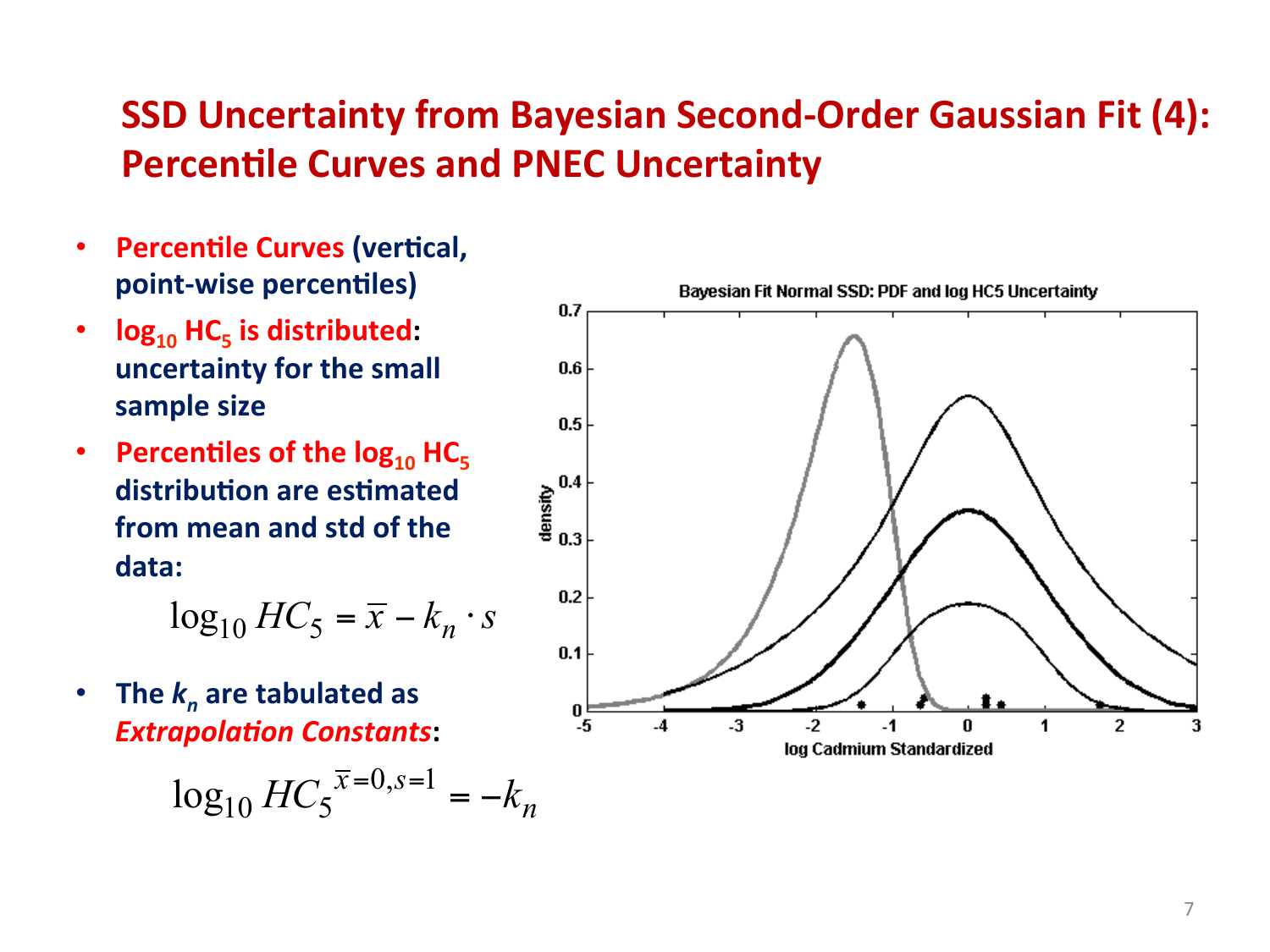## **Posterior ('Predictive') Distributions:**  $log_{10}$ HC<sub>5</sub> and  $log_{10}$ HC<sub>50</sub> (thin lines). The case  $n = 3$

- **Any quantity derivable** from the parameters (mu, sigma) is distributed (uncertain)
- **Mean (Expected value):**  $log_{10}HC_{50} = \mu$
- $5<sup>th</sup>$  Percentile:  $log_{10}HC_5 =$  $\bullet$  $\mu$  – 1.645  $\cdot \sigma$
- If the parameters were  $\bullet$ known, these were point **estimates**
- One may summarize their uncertainty with other point estimates, e.g. mean or **percentiles**

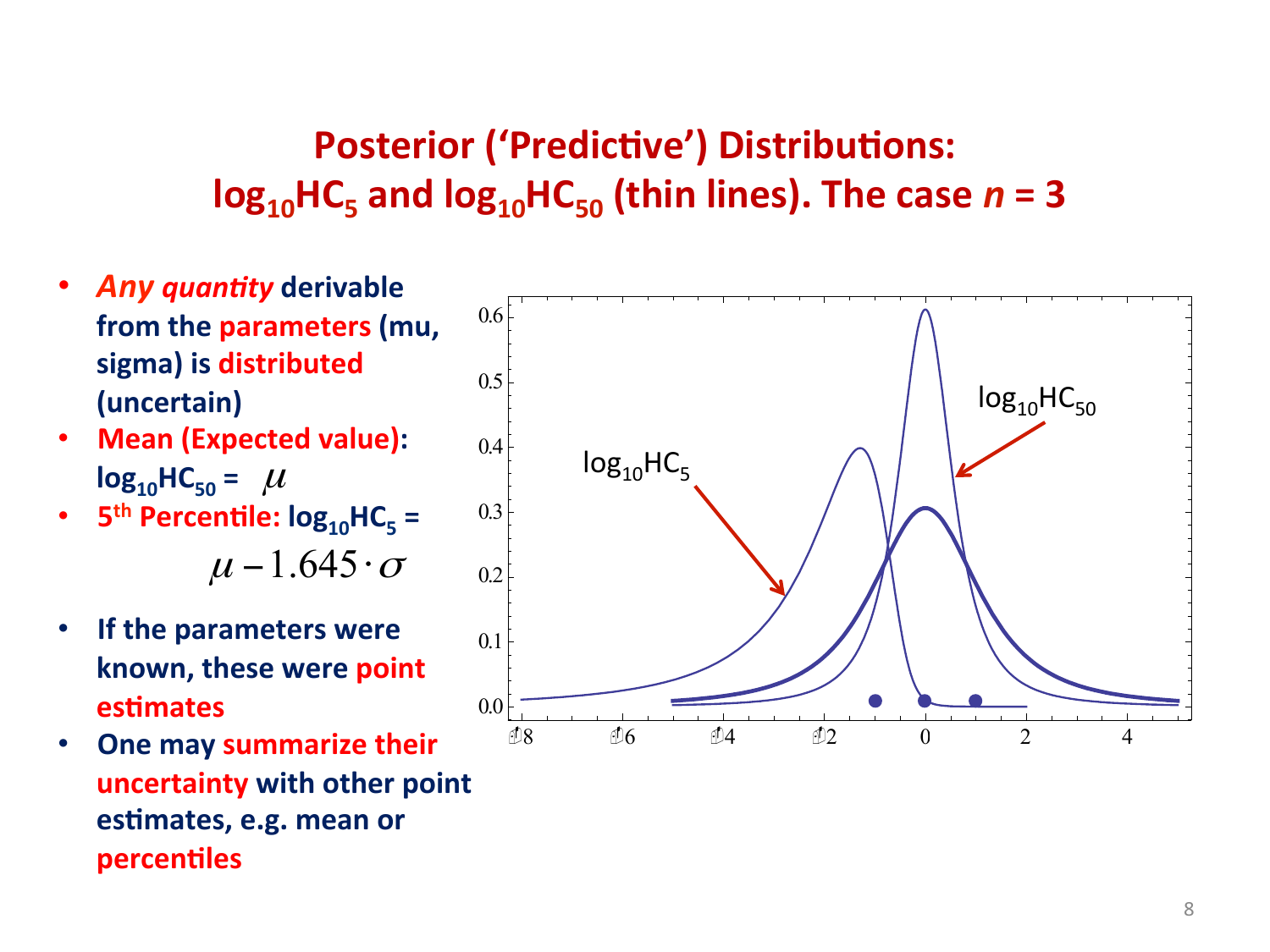## **Mean PDF calculated vertically (thick line): probability for a** new data point

- **Bayesians often indicate the** probability of new data as **THE predictive distribution**
- It is, since the PDF is also a function of mu and sigma
- However, as it is just one of  $\bullet$ many, it is not unique
- For this model, the Bayesian  $\bullet$ values exactly match the confidence limits of the mean  $(-2.48, +2.48)$  and the predictive limits (-4.97,  $+4.97$
- Note that the median  $log_{10}$ HC<sub>5</sub>, often used for the PNEC  $(!)$ , equals just  $-1.94$ , i.e. (well) within both sets of limits

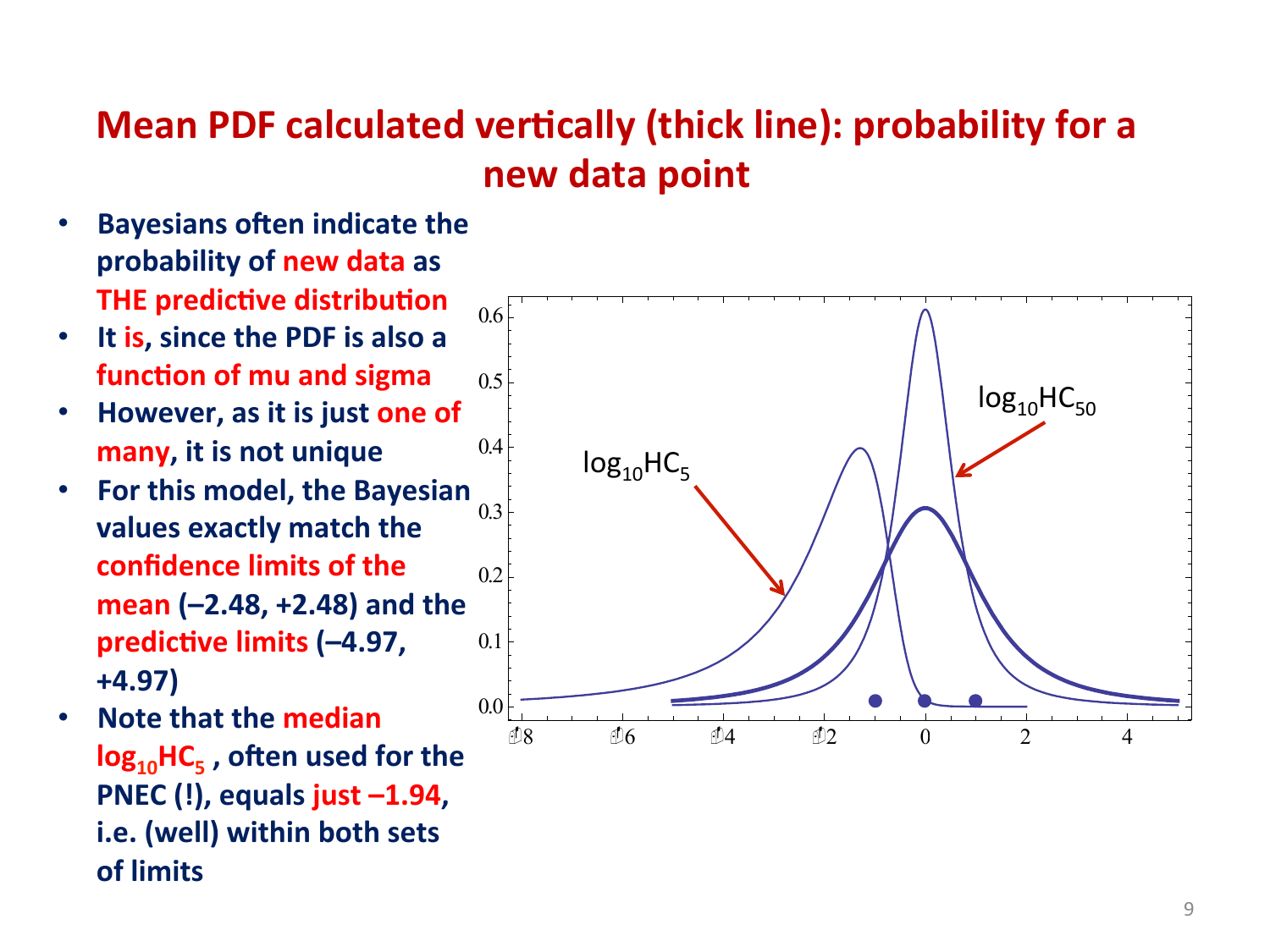## **QSAR Regressions (MLR) with Normal Error: Same Predictive Possibilities**

- **Both types of symmetric predictive limits (expected** value, vs. new data) transfer **naturally to QSAR Regressions: linear models with Normal error**
- **Which one to use? This** depends on the purpose, **obviously#**
- **Want to validate test data? Use the probability of new** data
- **Want to assess model prediction uncertainty? Use** the uncertainty of the **expected value**
- **Want to estimate a quantile** at some input? Use the **uncertainty of the quantile**
- **And so on**  $10$



*Question: could this be a standard option in the QSAR Toolbox?*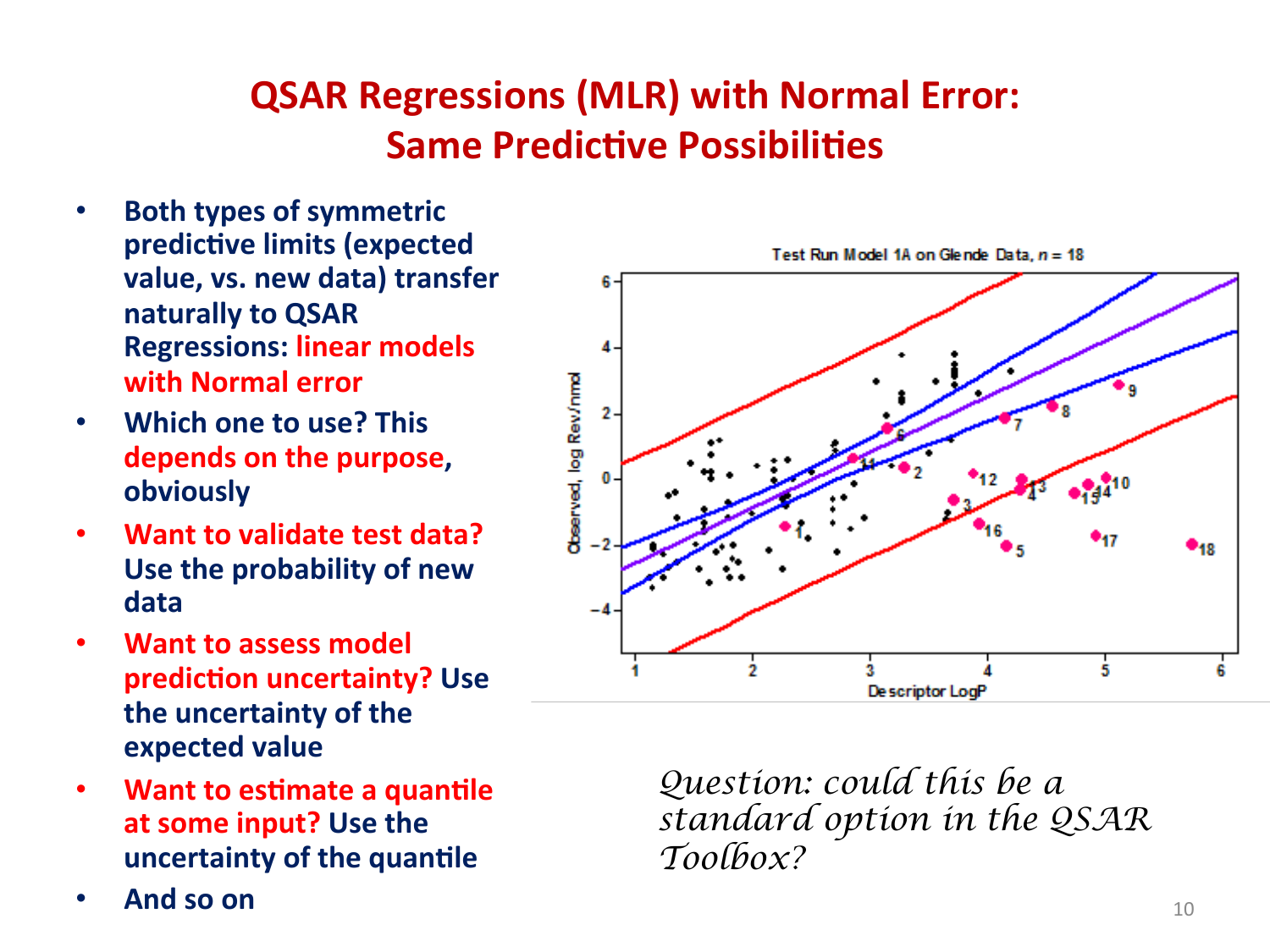## **Textbook Regression (classical) is almost all you need for the Bayesian uncertainty as well**

• **OLS Fit:** 

$$
\hat{y} = X \cdot \hat{\beta}
$$

$$
\hat{\beta} = \left(X^T X\right)^{-1} X^T y
$$

• MSE (*k* predictors), estimate of sigma<sup>2</sup>:

$$
s^{2} = \frac{1}{n - (1 + k)} \left( y - X \cdot \hat{\beta} \right)^{T} \left( y - X \cdot \hat{\beta} \right)
$$

• Student-t scale for the model estimate uncertainty (new substance with **predictor vector**  $x_0$ **:** 

$$
s \cdot \sqrt{x_0^T \cdot \left(X^T X\right)^{-1} \cdot x_0}
$$

• Student-t scale for the new data uncertainty (same new substance):

$$
s \cdot \sqrt{1 + x_0^T \cdot \left(X^T X\right)^{-1} \cdot x_0}
$$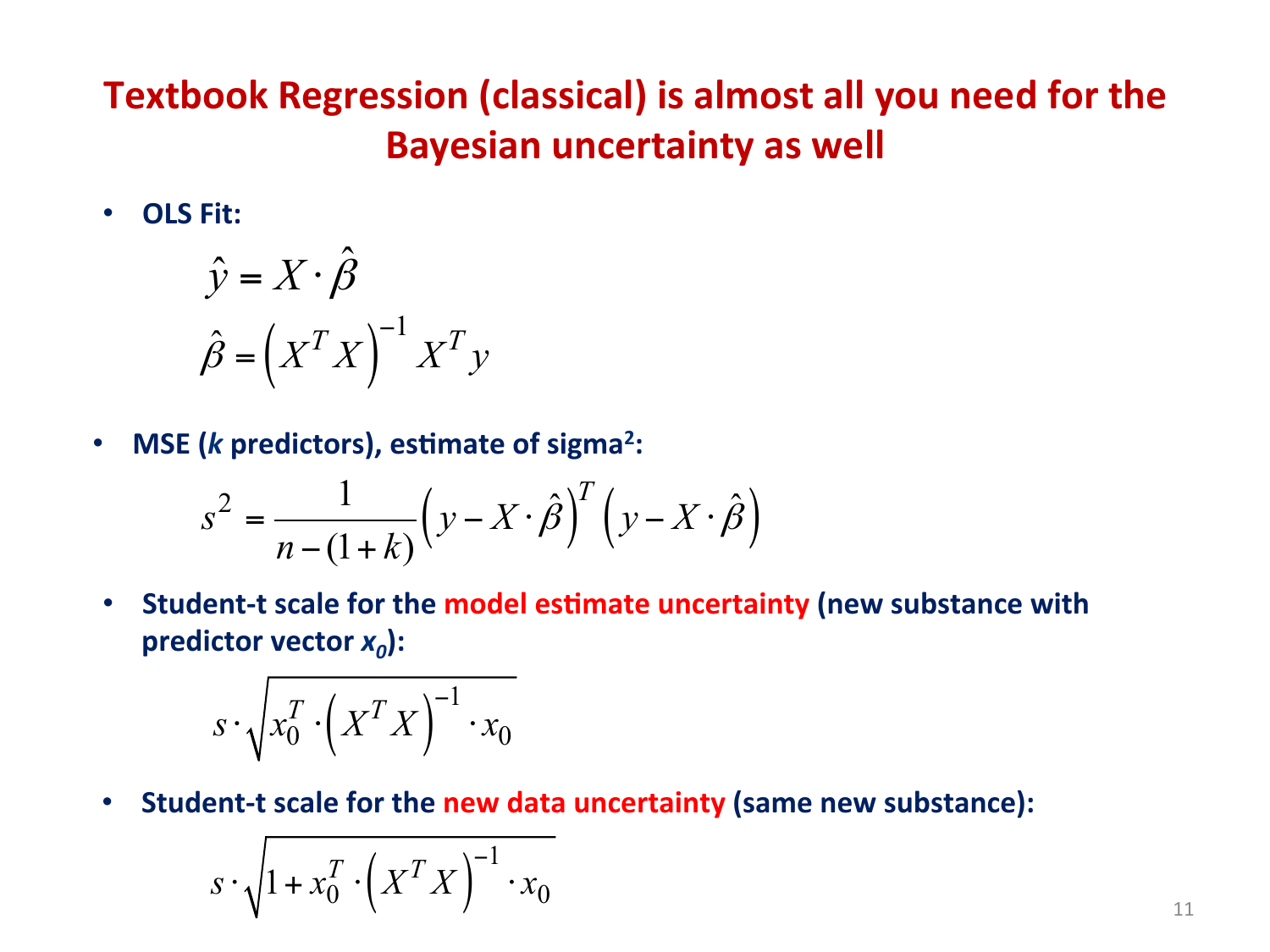#### **Combining QSAR Predictions into an SSD**

- **Experimental Species Data is SSDs are usually taken as fixed**
- If the SSD is a distribution of Species Means (which seems to be the idea in the **experimental data handling), then substantially uncertain (predictive) means would not add to the SSD variance, but REDUCE IT: Variance Components Argument#**
- We don't go that route, since we do not want highly uncertain QSARs to diminish **(or even destroy) species toxicity variability**
- We propose to evaluate the model estimate uncertainty of the QSARs (as *model uncertainty*), take the appropriate Student-t MC samples from each QSAR for a new substance and put these in SSDs evaluated as full predictive species data **uncertainty (as** *data uncertainty***) as the predictive data Student-t**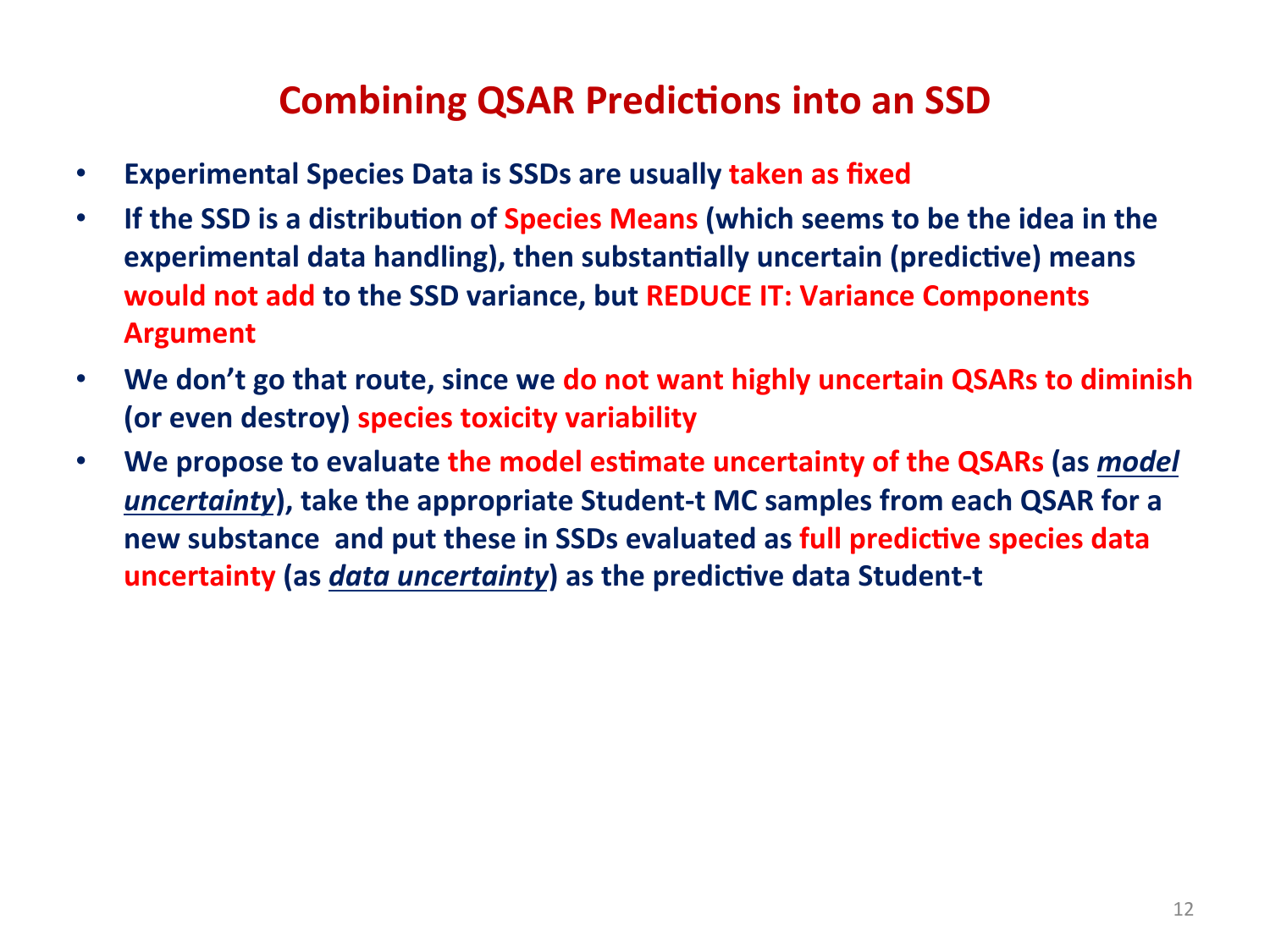## **QSAR Model Estimate Uncertainties adds Manageable Conservatism to the SSD**

- Although the QSAR model prediction uncertainty adds conservatism (i.e. variance) to the SSD, we do accept that as healthy, knowing that more and/or **better data in the QSARs will reduce this conservatism, until (for 'ideal' QSARs),** the SSD converges to the SSD of species point estimates
- **Experimental points, either taken as fixed data (classically), or in the same vain** applying a model (e.g. dose-response) to get a model estimate uncertainty for **these data can be combined with the QSAR-based points (uncertainties)**
- If we would have used the full predictive data uncertainty in the QSARs, then even huge increases of training data points would not reduce this conservatism, since the data uncertainty predictive limits are not reduced by more points in the **QSAR, while the model uncertainty estimates get better with more data**